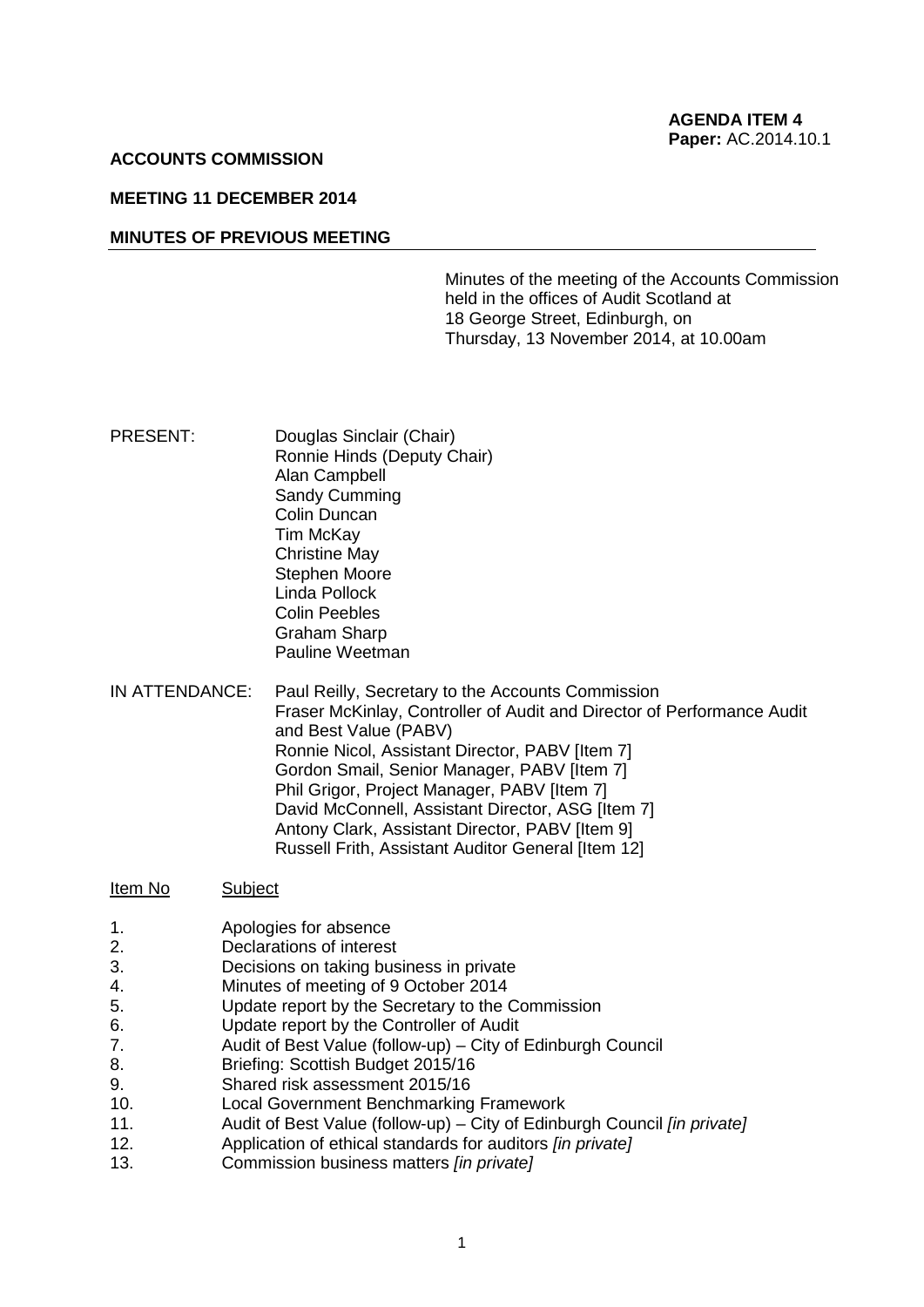# 1. Apologies for absence

It was noted that there were no apologies for absence.

## 2. Declarations of interest

The following declarations of interest were made:

- Ronnie Hinds, in items 7 and 11 as a senior officer in City of Edinburgh Council until 2006, and in item 10, as the former chair of the Local Government Benchmarking Board.
- Tim McKay, in items 7 and 11, as an elected member of City of Edinburgh Council until May 2012. He played no part in the consideration of the said items.
- Christine May, in items 7 and 11, as an owner of a property in the City of Edinburgh, and in item 9, as Vice-Chair of Fife Cultural Trust.
- Colin Peebles, in items 7 and 11, as a property owner and registered private landlord in the City of Edinburgh.
- Linda Pollock, in item 9, as a member of the board of the Care Inspectorate.
- Pauline Weetman, in items 7 and 11, as a resident of the City of Edinburgh.

## 3. Decisions on taking business in private

It was agreed that items 11 to 13 should be taken in private as they contained draft reports and confidential issues.

# 4. Minutes of meeting of 9 October 2014

The minutes of the meeting of 9 October 2014 were submitted and approved, subject to noting advice from the Secretary that:

- in relation to item 4 (second bullet point, second sub-bullet: The impact of welfare reforms on council rent arrears in Scotland), he wrote to council chief executives on 29 October commending the report, and the letter and report had been placed on the Commission members' portal.
- in relation to item 8 (third bullet point: annual strategy seminar), the annual strategy seminar would take place on 27-28 April 2015.
- in relation to item 10:
	- o the report would be published on 27 November.
	- o the Chair and the Auditor General gave evidence on 5 November to the Parliament's Local Government and Regeneration Committee as part of its scrutiny of the Community Empowerment.
	- o the Chair and the Auditor General would brief the National Community Planning Group on the report at its meeting on 2 December.

# 5. Update report by the Secretary to the Accounts Commission

The Commission considered a report by the Secretary to the Commission providing an update on significant recent activity relating to local government and issues of relevance or interest across the wider public sector.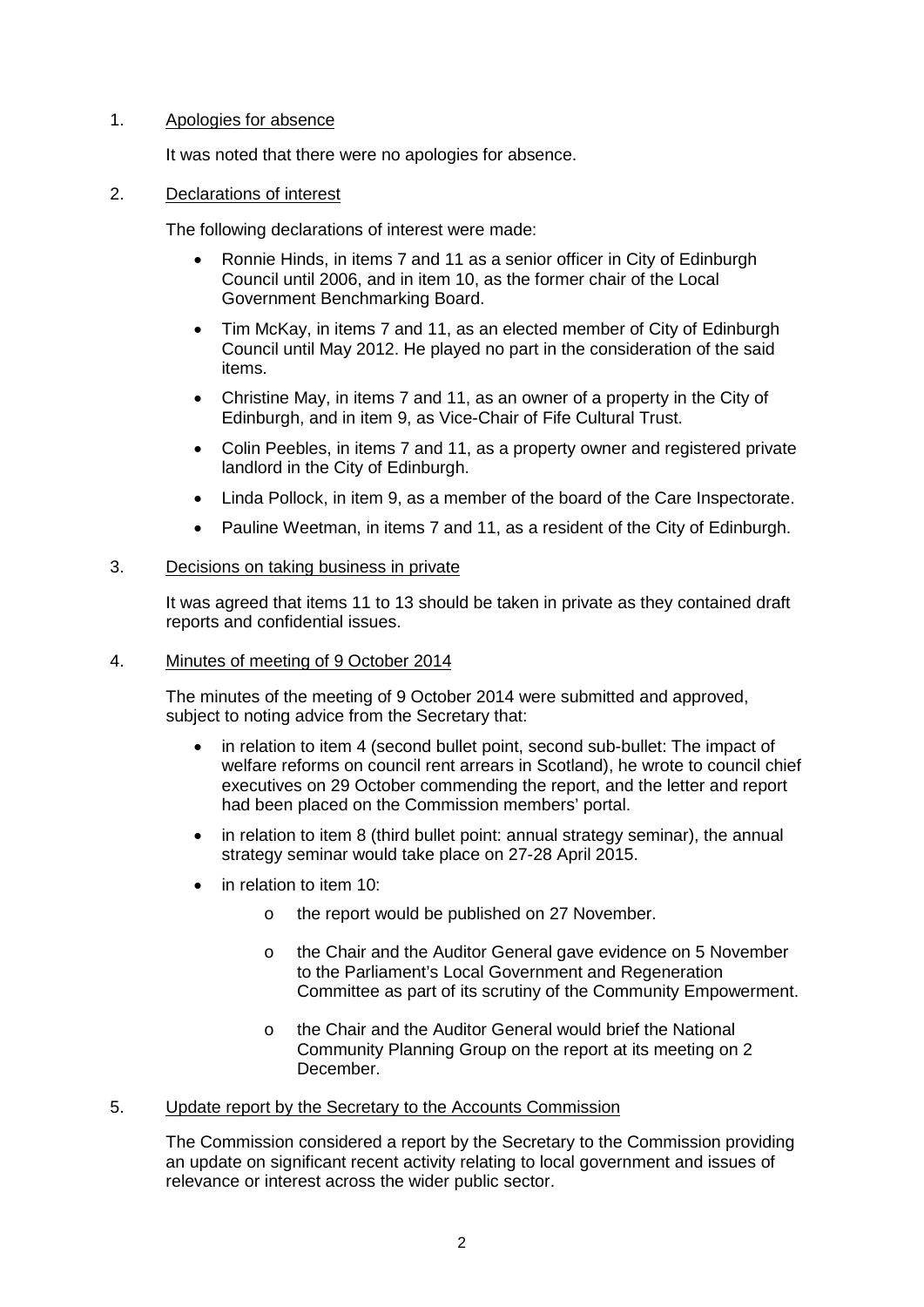During discussion the Commission:

- noted advice from the Secretary that:
	- o the Commission, represented by Douglas Sinclair, Sandy Cumming and Linda Pollock, met with the board of Moray Community Planning Partnership on 6 November to discuss the report of the Commission and Auditor General on the audit of the partnership, published on 10 July 2014.
	- o the Chair and Deputy Chair met the Cabinet Secretary for Finance and Cabinet Secretary for Finance, Employment and Sustainable Growth, and the Minister for Local Government and Planning, on 11 November.
- in relation to paragraph 9 (Scottish Government development event for nonexecutive directors), heard feedback from Linda Pollock on the event, and noted that papers therefrom had been placed on the members' portal.

Thereafter the Commission noted the report.

6. Update report by the Controller of Audit

The Controller of Audit provided a verbal update on his recent activity including meetings and discussions with stakeholders, from which it was agreed that:

- the Controller of Audit engage in a fuller discussion with the Commission at its January meeting on issues emerging from his engagement with council chief executives.
- the Controller of Audit provide the Commission with a paper on the current budget deliberations by councils, including any themes emerging in relation to specific service areas.

*Actions: Controller of Audit*

# 7. Audit of Best Value (follow-up) – City of Edinburgh Council

The Commission considered a report by the Secretary introducing a follow-up report by the Controller of Audit of the Audit of Best Value – City of Edinburgh Council and seeking direction on how to proceed.

During consideration, the Commission agreed:

• that the Controller of Audit provide further information on progress with issues around the council's statutory repairs service.

*Action: Controller of Audit*

• that the Director of Performance Audit provide advice on the status of all councils' workforce strategies.

*Action: Director of Performance Audit* 

- to note the report.
- to consider in private how to proceed.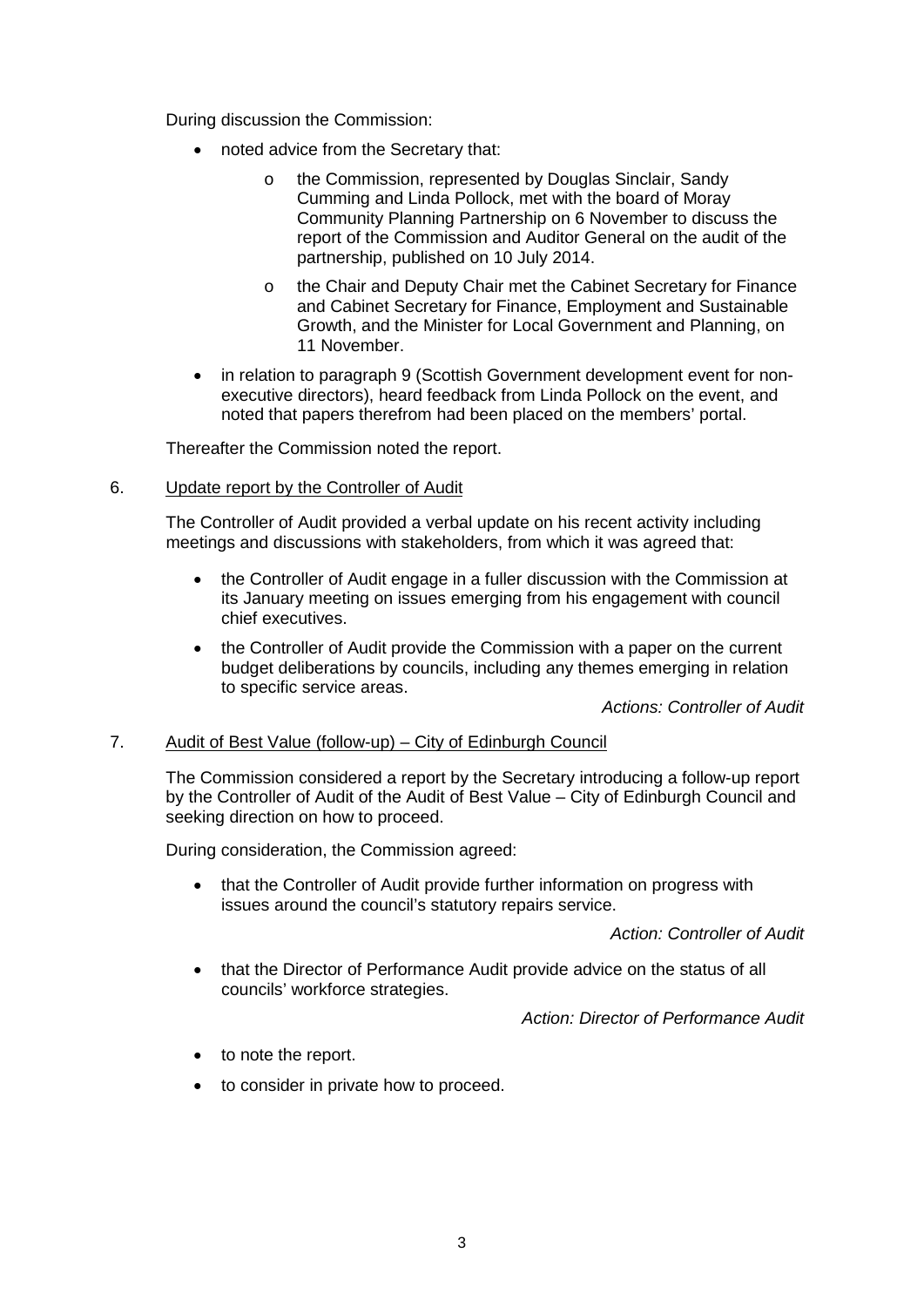# 8. Briefing: Scottish Budget 2015/16

The Commission considered a report by the Secretary to the Commission providing a briefing on the Scottish Draft Budget 2015-16 and highlighting some of the key issues for local government.

During consideration, the Commission agreed that the Secretary provide further information in relation to

- the in-principle educational outcomes-based approach referred to in paragraph 14.
- the Hostels Specific Resource Grant referred to in paragraph 19, and in particular its relation to budget provisions on homelessness.

*Actions: Secretary to the Commission*

Thereafter the Commission agreed to note the report.

### 9. Shared risk assessment 2015/16

The Commission considered a report by the Director of Performance Audit and Best Value informing of the proposed approach to, and timetable for, the 2015/16 shared risk assessment (SRA) process.

During consideration, the Commission agreed:

- that minutes of meetings of the Strategic Scrutiny Group be submitted formally to the Commission for its interest.
- that more information be provided on the actions proposed from Exhibit 2 in the report.

Thereafter the Commission agreed to endorse the approach to, and the timetable, for the 2015/16 SRA process.

### 10. Local Government Benchmarking Framework

The Commission considered a report by the Secretary to the Commission, who introduced representatives of the Local Government Benchmarking Framework in attendance to update the Commission on the progress of the project.

The Chair welcomed the representatives: Elma Murray, SOLACE representative on the project board and Chief Executive of North Ayrshire Council; Councillor Michael Cook, COSLA representative on the project board and Vice-President of COSLA; Mark McAteer, Director, Governance and Performance Management, Improvement Service; and Emily Lynch, Senior Project Manager - Performance Management & Benchmarking, Improvement Service.

Following discussion, the Commission agreed:

- to commend the representatives on the progress of the project.
- to note its particular ongoing interest in roads maintenance services, given its recent reports in this regard.
- to note that the Commission's annual performance Direction would be considered at its meeting on 11 December 2014.

Thereafter the Chair thanked the representatives for their presentation.